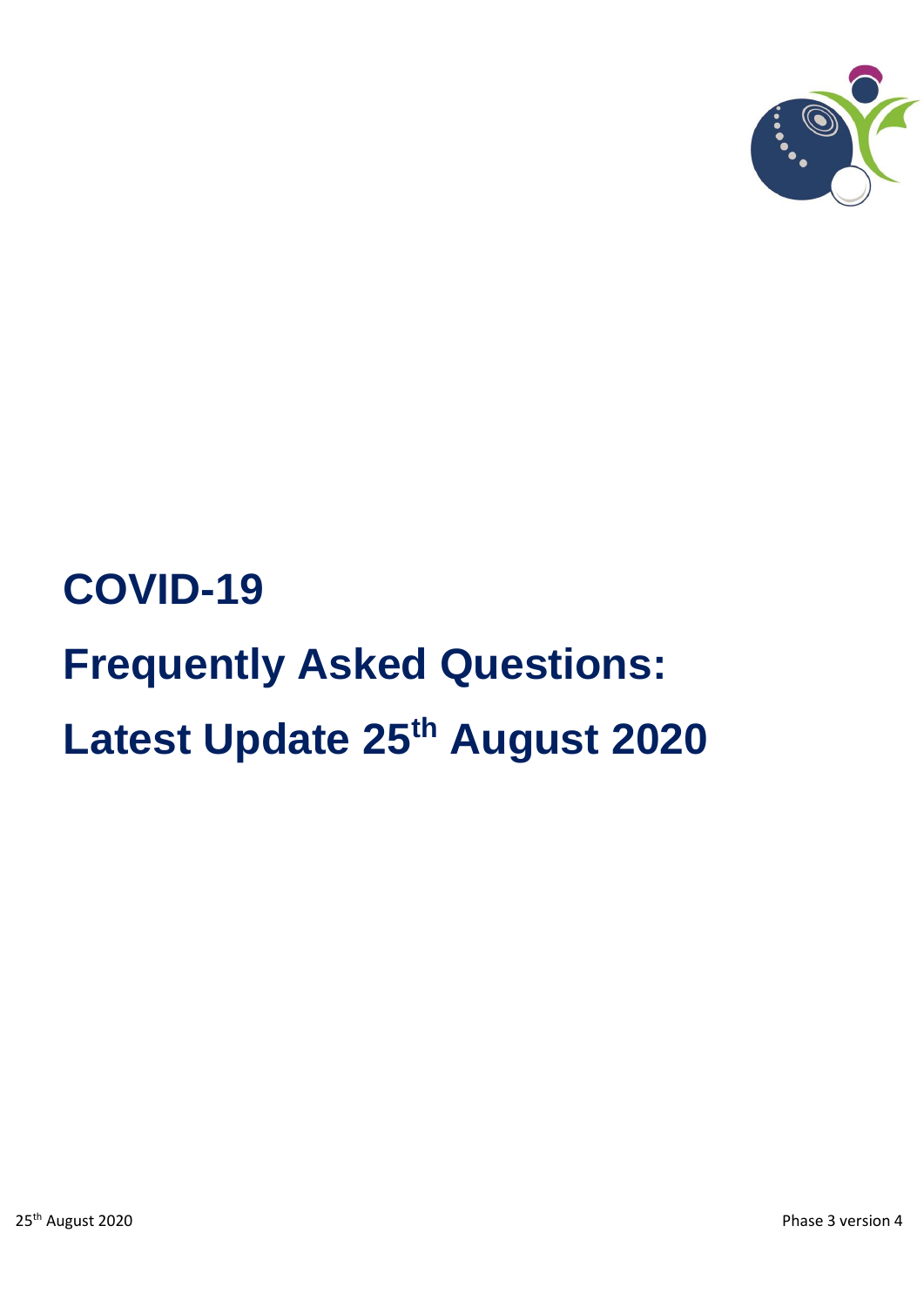

# **PHASE 3 - UPDATES AS ON 25 TH AUGUST IN YELLOW PHASE 3 – UPDATES AS ON 31ST AUGUST IN GREEN**

## **Players:**

# 1. **Are Bowls Scotland recommending people go back to Bowls?**

*The Scottish Government, sportscotland or Bowls Scotland are not forcing clubs to re-open or any of our members to play bowls. If your club has the correct safety procedures in place and follows the information detailed in the Guidance document and as an individual you feel safe and have a desire to return to the bowling green, you can do so*

# 2. **What is the updated Phase 3 Guidance for playing?**

#### *Bowling Activity Phase 3:*

- On the green, a 'bowling bubble' of up to 30 people can be created whilst play is taking place, in effect suspending Scottish Government household number quidelines for the duration of the activity. Where possible, physical distancing should still be maintained (good hygiene)
- Singles, Pairs, Triples and Fours can now resume as normal in line with the above 'bowling bubble'
- Maximum of 30 players on the green (please also see competitions guidance)

*We have produced specific guidance on Junior (Under 16s) bowling activity in line with the Scottish Government and sportscotland guidance. More information can be found on the Bowls Scotland website*

#### 3. **Can over 70's bowl?**

*Yes. Players who are 70 and over can play but should follow current guidance to make their own decision about returning to the green. [https://www.nhsinform.scot/illnesses-and-conditions/infections-and](https://www.nhsinform.scot/illnesses-and-conditions/infections-and-poisoning/coronavirus-covid-19/coronavirus-covid-19-general-advice)[poisoning/coronavirus-covid-19/coronavirus-covid-19-general-advice](https://www.nhsinform.scot/illnesses-and-conditions/infections-and-poisoning/coronavirus-covid-19/coronavirus-covid-19-general-advice)*

#### 4. **I am shielding, can I now play bowls?**

*Yes. The Scottish Government has updated their guidance on people who are shielding. For information, please visit: <https://www.gov.scot/publications/covid-shielding/>*

#### 5. **I have a disability and require support; how can I return to the green?**

*Players who require personal support can bring a carer with them. Disability aids and wheelchairs must be sanitised before and after each session. If club equipment is to be used, prior permission along with instructions for use must be obtained*

*If you have a disability or have additional support needs, you can access shower/changing facilities within the club*

#### 6. **I am classed as high risk; can I go and play bowls?**

*If you are at a higher risk, you should follow current guidelines to make your own decision about returning to the green. [https://www.nhsinform.scot/illnesses-and-conditions/infections-and-poisoning/coronavirus](https://www.nhsinform.scot/illnesses-and-conditions/infections-and-poisoning/coronavirus-covid-19/coronavirus-covid-19-general-advice)[covid-19/coronavirus-covid-19-general-advice](https://www.nhsinform.scot/illnesses-and-conditions/infections-and-poisoning/coronavirus-covid-19/coronavirus-covid-19-general-advice)*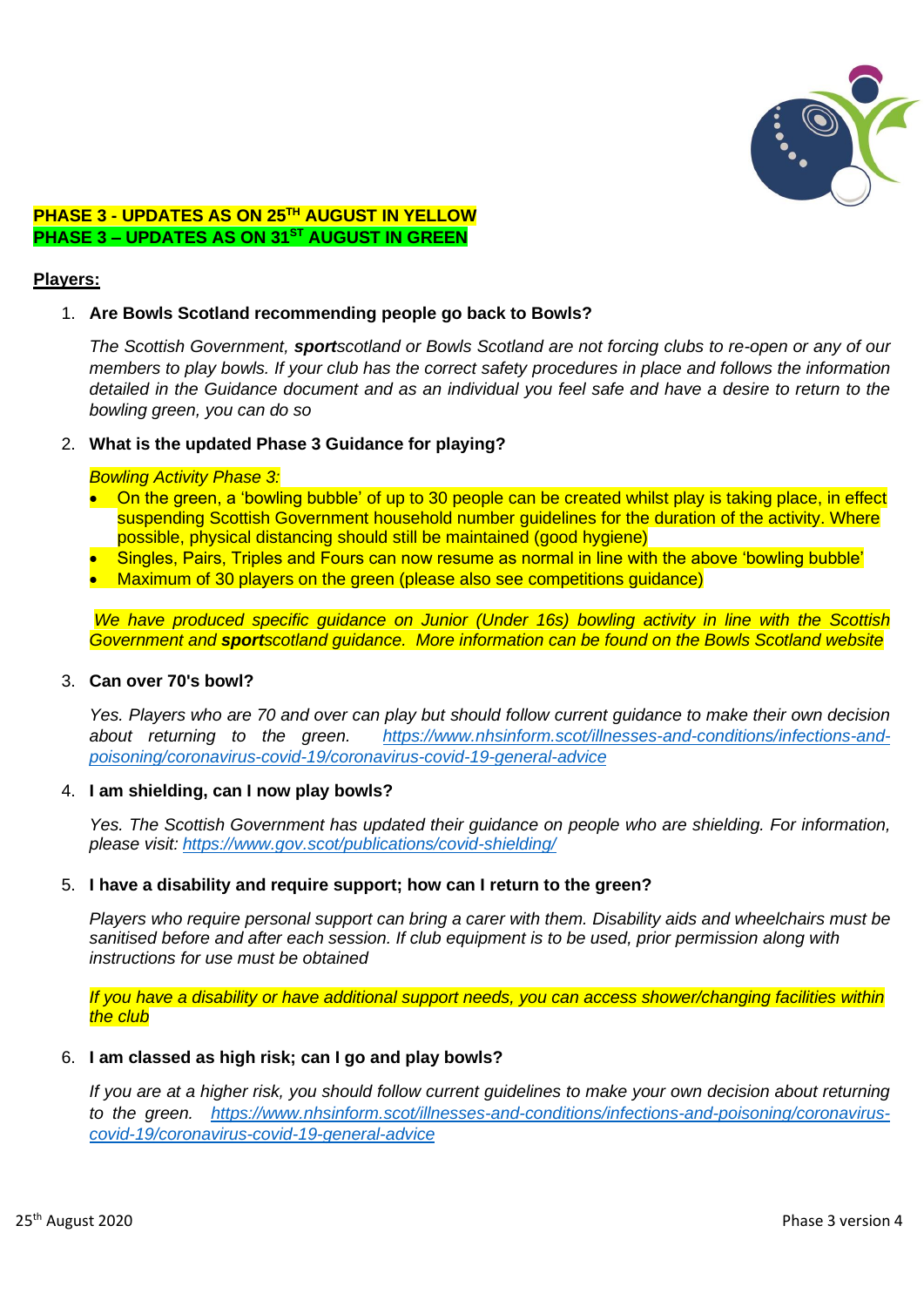

# 7. **Can I travel to my club to play bowls?**

*There are no restrictions on travel to your bowling club. Face coverings are mandatory (with limited exceptions) on public transport. <https://www.gov.scot/coronavirus-covid-19/>*

#### 8. **I do not want to bowl this season due to the virus, can club force me to pay membership?**

*All clubs will require funds to continue to stay open, therefore we encourage you to continue to pay your membership fee if you can, even if you do not intend to play*

#### 9. **Can someone 16 or under play without a parent/guardian?**

*A further update on Phase 3 Guidance for Bowling Activity for Children and Young People is available on our website*

#### 10. **Can I receive coaching?**

*Coaching is permitted if physical distancing can be maintained, and is in line with "bowling bubble"*. *physical distancing and good hygiene.* 

*Coaches can provide multiple training sessions not exceeding 30 players in one session*

*When participating in training or coaching, where possible, avoid touching surfaces and sharing equipment and touching your mouth and face.*

*Phase 3 Guidance for Bowling Activity for Children and Young People is available on our website*

**<https://sportscotland.org.uk/covid-19/getting-coaches-ready-for-sport/>**

#### 11. **Can we run internal competitions and our Club Championships if we follow physical distancing?**

*Yes, internal club competitions may resume in line with bowling activity guidance.*

*Physical distancing, and hygiene guidelines should be adhered to. Individual bowling clubs should risk assess appropriately to ensure these procedures can be implemented for internal competitions.*

#### 12. **Can we host open competitions?**

*Yes, open competitions may resume in line with bowling activity guidance*

*Individual bowling clubs should risk assess appropriately to ensure these procedures can be implemented before hosting an open competition. Please refer to the Phase 3 Guidance to Open Competitions which is available on our website.* 

*All open competitions must have a Tournament License approved prior to the competition taking place. To complete a Tournament License Application, please visit our website.*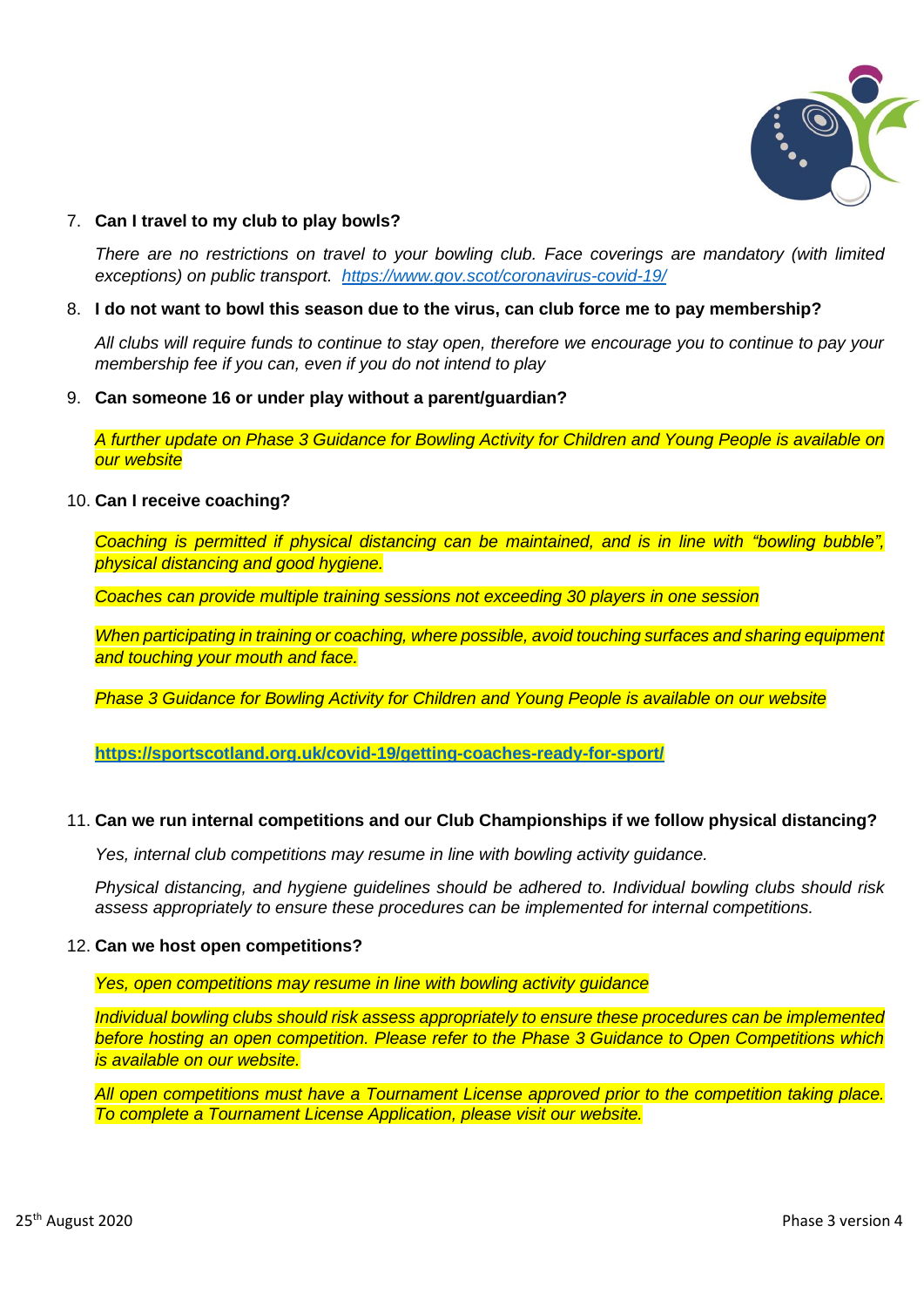

#### 13. **Can we host club friendlies?**

*Yes. The maximum number of players on the green is 30. Players should only travel to/from friendlies with their own household, and not mix households i.e. car sharing, minibus hire*

# 14. **If we choose to run our club championship will the 2020 winner be able to enter Stage 1 of the District Championships alongside our 2019 winner?**

*If a club chooses to play their Club Championship in 2020 it will be at the discretion of the Club to decide the method of selection for the National Championship Playdowns (Stage 1) in 2021*

#### **Preparing for Play & Facility Considerations:**

#### 15. **How do we ensure good hygiene at the club?**

*Cleaning of equipment, hand and respiratory hygiene are core measures to be implemented and provision should be made for these.* 

*Clear guidance and plans are needed for cleaning of facilities and equipment, and waste disposal. For*  instance, common touchpoint surfaces (gates, door handles, handrails etc) should where possible be left *open but if not possible, regular cleaning with disposable gloves should be undertaken.*

*Make hand sanitizers or wipes available for use at entrance/exit to venue/facility where possible. Hand sanitiser should be at least 60% alcohol based and detergent wipes appropriate for the surface they are being used on. Cleaning products should conform to EN14476 standards.*

*A checklist for health, hygiene and cleaning considerations and actions is available here: [Getting](http://www.sportscotland.org.uk/covid-19/getting-your-facilities-fit-for-sport/)  [your Facilities Fit for Sport](http://www.sportscotland.org.uk/covid-19/getting-your-facilities-fit-for-sport/)*

*Further guidance is available at:*

*[Health Protection Scotland: General guidance for non-healthcare settings](http://www.hps.scot.nhs.uk/web-resources-container/covid-19-guidance-for-non-healthcare-settings/) [Health Protection Scotland: Cleaning in a non-healthcare setting](http://www.gov.uk/government/publications/covid-19-decontamination-in-non-healthcare-settings/covid-19-decontamination-in-non-healthcare-settings) [Health Protection Scotland: Hand hygiene techniques](http://www.hps.scot.nhs.uk/a-to-z-of-topics/hand-hygiene/)*

# 16. **Can toilets in the club be open?**

*Yes – toilets and throughways may be open, but clubs should risk assess if access to the toilets can be done safely and in line with good hygiene and physical distancing.*

*Clubs need to consider the preparation and access of the toilets, as well as informing members of the process for accessing.* 

*More information can be found here: [https://www.gov.scot/publications/coronavirus-covid-19-public-and](https://www.gov.scot/publications/coronavirus-covid-19-public-and-customer-toilets-guidance/)[customer-toilets-guidance/](https://www.gov.scot/publications/coronavirus-covid-19-public-and-customer-toilets-guidance/)*

*Additional information is available in Number 15 FAQ*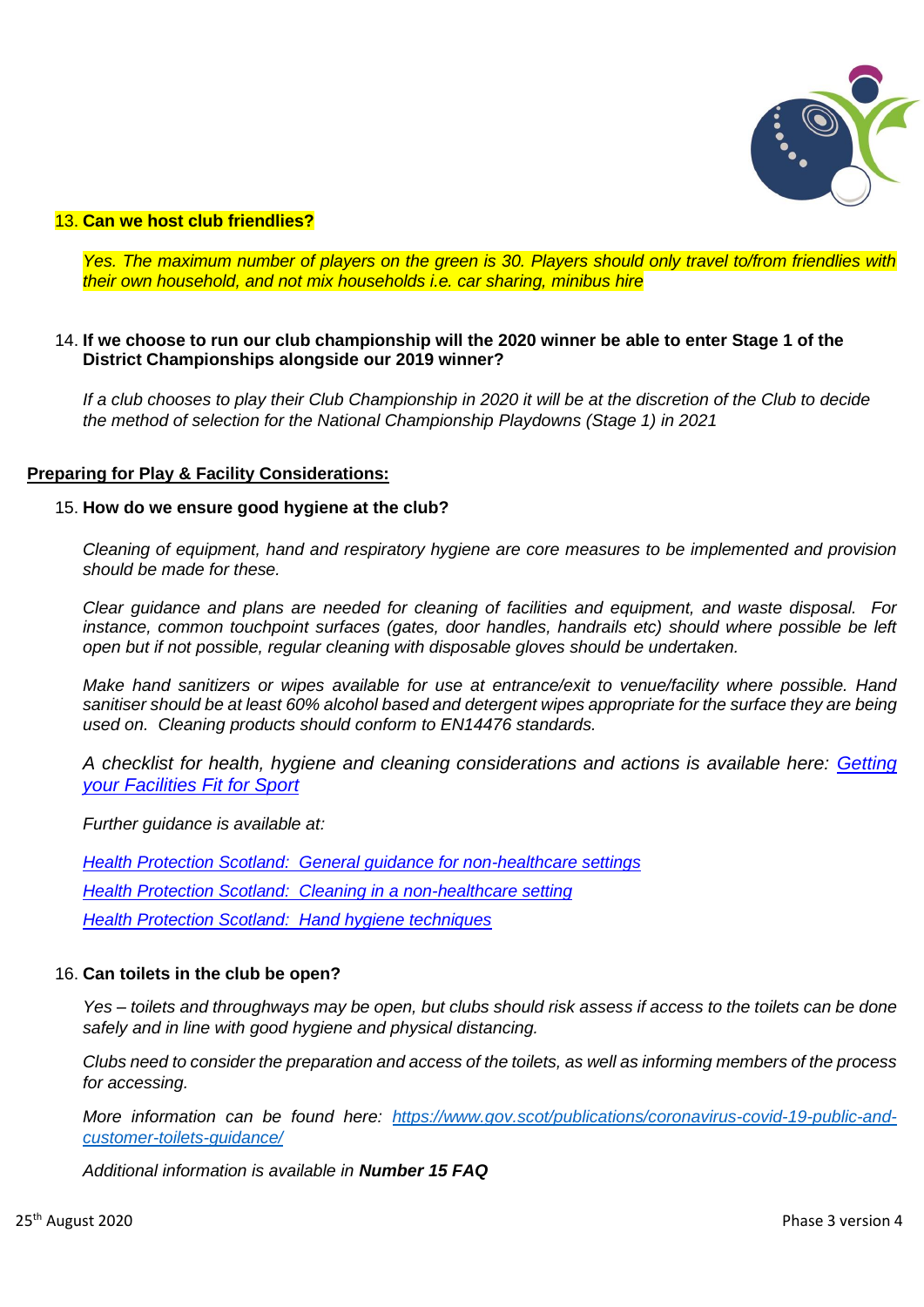

## **17. Can we open our bar and kitchen?**

*Yes, both outdoor and indoor hospitality can resume (on the 15th July for indoor) but clubs must risk assess to determine if operating the bar can be done safely and in line with good hygiene and physical distancing.* 

*Clubs must check their operating plan and licensing agreement*

*Clubs need to consider:*

- *No standing – all customers seated*
- *Face coverings by staff*
- *Clear systems for safe ordering and payments*
- *Clear systems for safe use of toilet facilities*
- *Use of screens between seating areas*
- *Good ventilation*
- *Good signage*
- *Reduced noise measures e.g. no background music, to reduce need for customers to shout*
- *Clear messaging on need to provide contact details to support Test & Protect*

*More information is available in Number 15 FAQ and here:*

*<http://www.gov.scot/publications/coronavirus-covid-19-tourism-and-hospitality-sector-guidance/>*

#### **18. What do we need to consider if bar staff and cleaners are on furlough?**

*Clubs should decide when it is the appropriate time to return staff to work from the Coronavirus Government Job Retention ('furlough') scheme.*

*A furloughed employee can take part in volunteer work if they do not provide services to or generate revenue for or on behalf of or linked to your club/organisation.*

*Clubs should follow HMRC guidance around this. More information can be found here: <https://www.gov.uk/coronavirus/business-support>*

#### **19. Why do we need to book members into the green, spectating, and bar area? Test & Protect**

*If there is a further outbreak of COVID-19, by asking members/players to book in and knowing who has*  **been at the club it will help quickly identify and isolate, thus avoiding a return to lockdown. Test and** *Protect, Scotland's approach to implementing the ['test, trace, isolate, support](https://www.gov.scot/publications/coronavirus-covid-19-test-trace-isolate-support/pages/3/)' strategy is a public health measure designed to break chains of transmission of Coronavirus (COVID-19) in the community. <https://www.gov.scot/coronavirus-covid-19/>*

*It is a mandatory requirement that bowling clubs collect the name, contact number, date of visit, time of arrival, and where possible the departure time of all those attending facilities or activities. This information should be stored for 21 days and should be shared with Public Health Officers if requested.*

*A leaflet providing information on the Test and Protect service from NHS Scotland is available here:*

*<https://www.gov.scot/publications/coronavirus-covid-19-test-and-protect-coronavirus-service/>*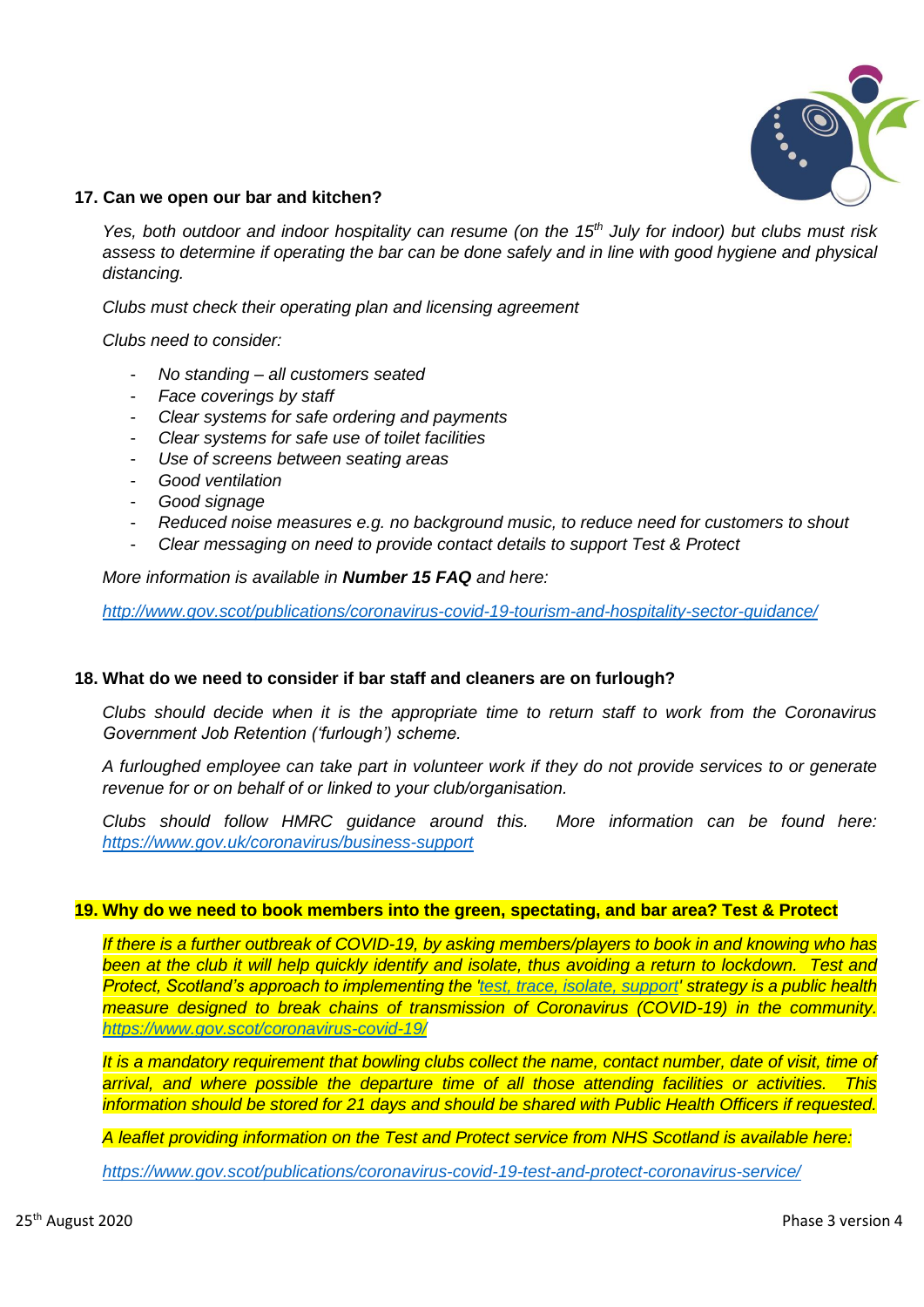

## **20. Can external organisations access the club for activities?**

*Yes, but as facility operator it is the responsibility of the club to ensure any external organisation follows all guidance in place for accessing indoor and outdoor sport and leisure facilities. This includes providing contact details for Test and Protect and adhering to good hygiene, household rules and physical distancing.* 

*Clubs should risk assess before hosting any external organisations and ensure the organisation/group is aware of their responsibilities.*

*We recommend the club have access to the external organisations risk assessment and main contact details.*

*More information can be found here: [Coronavirus \(COVID-19\): guidance on the opening of indoor](http://www.gov.scot/publications/coronavirus-covid-19-guidance-on-sport-and-leisure-facilities)  [and outdoor sport and leisure facilities.](http://www.gov.scot/publications/coronavirus-covid-19-guidance-on-sport-and-leisure-facilities)*

# **21 How do clubs contact members about playing including those who do not have online access and organise playing time?**

*Clubs should use the appropriate method of communication for their members, whether this is via social media, club website, email or by phoning members. Whatever the method of communication, a booking system and log should be implemented to ensure a log of attendance at the green is in place. This will support contact tracing, if required. A booking template is available on the Bowls Scotland website*

#### **22. How often should mats and jacks be cleaned?**

*Cleaning products must be made available by the club. Players must use the cleaning products after each game to cleanse all mats and jacks (ensure these are completely dry of disinfectant before use on the green again).*

*Mats and jacks should be cleaned additionally at the end of the day and before the start of sessions the following morning*

#### **23. Are there an any insurance implications with opening?**

*Clubs should check with their insurance provider and put any additional measures in place as per their insurance company's recommendation (for example player disclaimers).*

#### **24. Should we monitor player compliance at the green?**

*Clubs need to do what works for them and their environment. This might be having a club volunteer oversee sessions or a trust policy in place and encouraging members to be vigilant and take responsibility*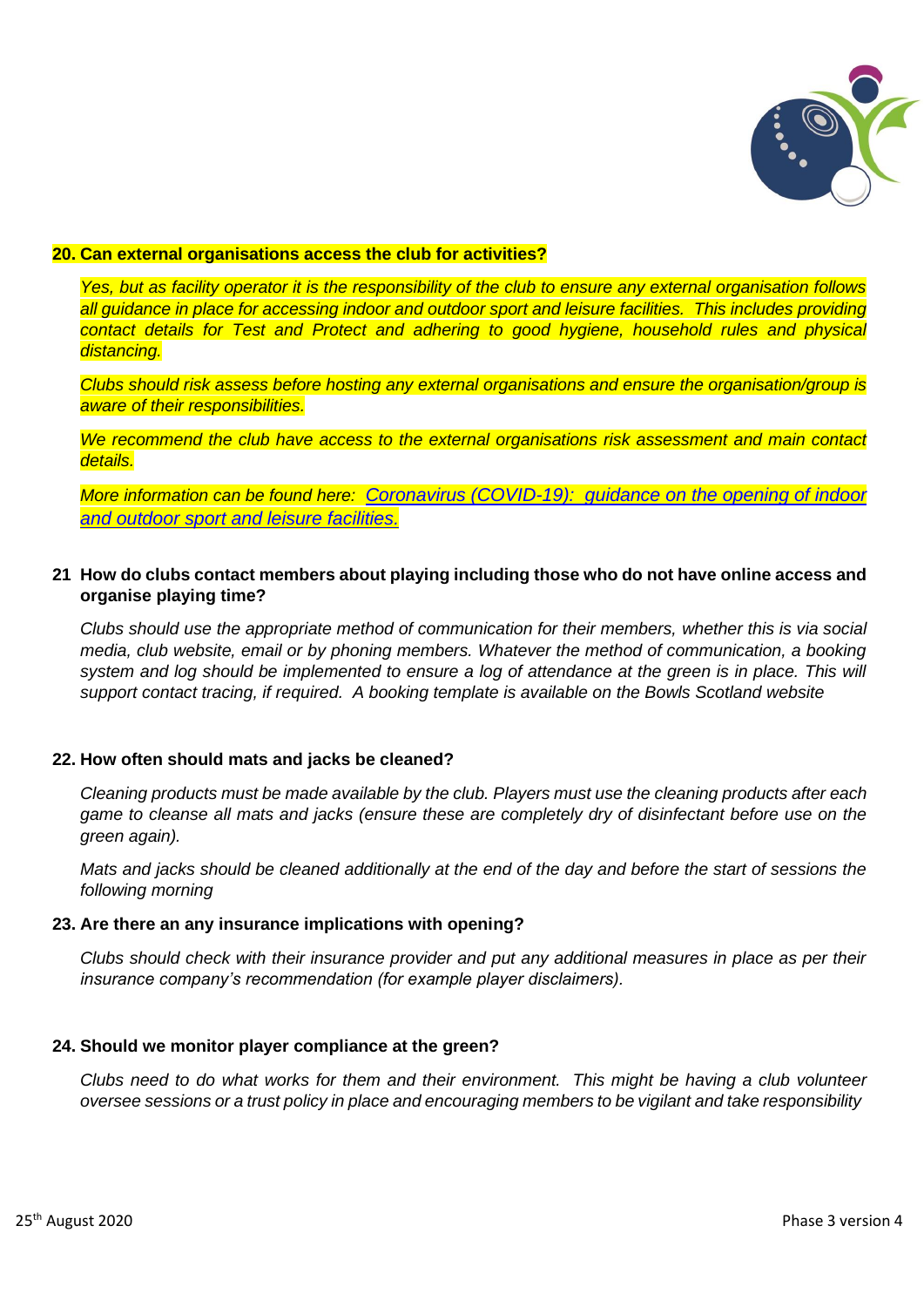

# **25. Can clubs allow people to watch play on the green?**

*Bowling clubs can allow access for people to watch bowling on their greens ONLY if:*

- *Physical distancing can be maintained for example:*
	- o *No more than two to a bench*
	- o *Benches must be at least two meters apart*
- *Good hygiene is maintained for example:*
	- o *Benches are cleaned after every use*
- *Clubs can accommodate the additional numbers and ensure physical distancing remains (including standing and seated spectators)*
- *Clubs can ensure spectators will adhere to the all other Bowls Scotland and club guidance Spectators under the age of 16 should be accompanied by a parent/guardian at all times*

# **26. Can we share our ideas on social media?**

*Yes - Clubs are encouraged to think creatively about how best to make their sport or activity possible within the guidelines, and we would love to hear from you*

# **27. What if club members do not comply with the rules?**

*We expect all club members to comply with club rules and Scottish Government guidance. If a member is not deemed to have followed club rules, it is up to individual clubs to take the necessary action.*

#### **28. What is the recommended gap between sessions to allow a safe change over?**

*Clubs should allocate a minimum of 30 minutes between 'booking slots' to minimise the number of players arriving and leaving at any one time and allow for any shared equipment to be sanitised by those finishing play and for those arriving prior to commencing their session*

#### **29. How do we hold a committee meeting to discuss this and other matters?**

*We recommend clubs continue to host meetings online, by phone or email. Bowls Scotland has advice on online platforms, please contact your National Development Officer for more information.*

*Club meetings can take place within the clubhouse dining/bar area only if Scottish Government hospitality guidance, physical distancing, household rules and good hygiene are maintained.* 

#### **30. The committee do not want to open the club, however members still want to play?**

*It is entirely up to club if they open or not, there is no urgency to return to the green. We understand that members might want to get back to bowling as soon as possible so we would ask clubs to keep communicating with their members and encourage them to be patient and understand your decision not to open. In time when restrictions are lifted, this may make it easier for both clubs and players to get*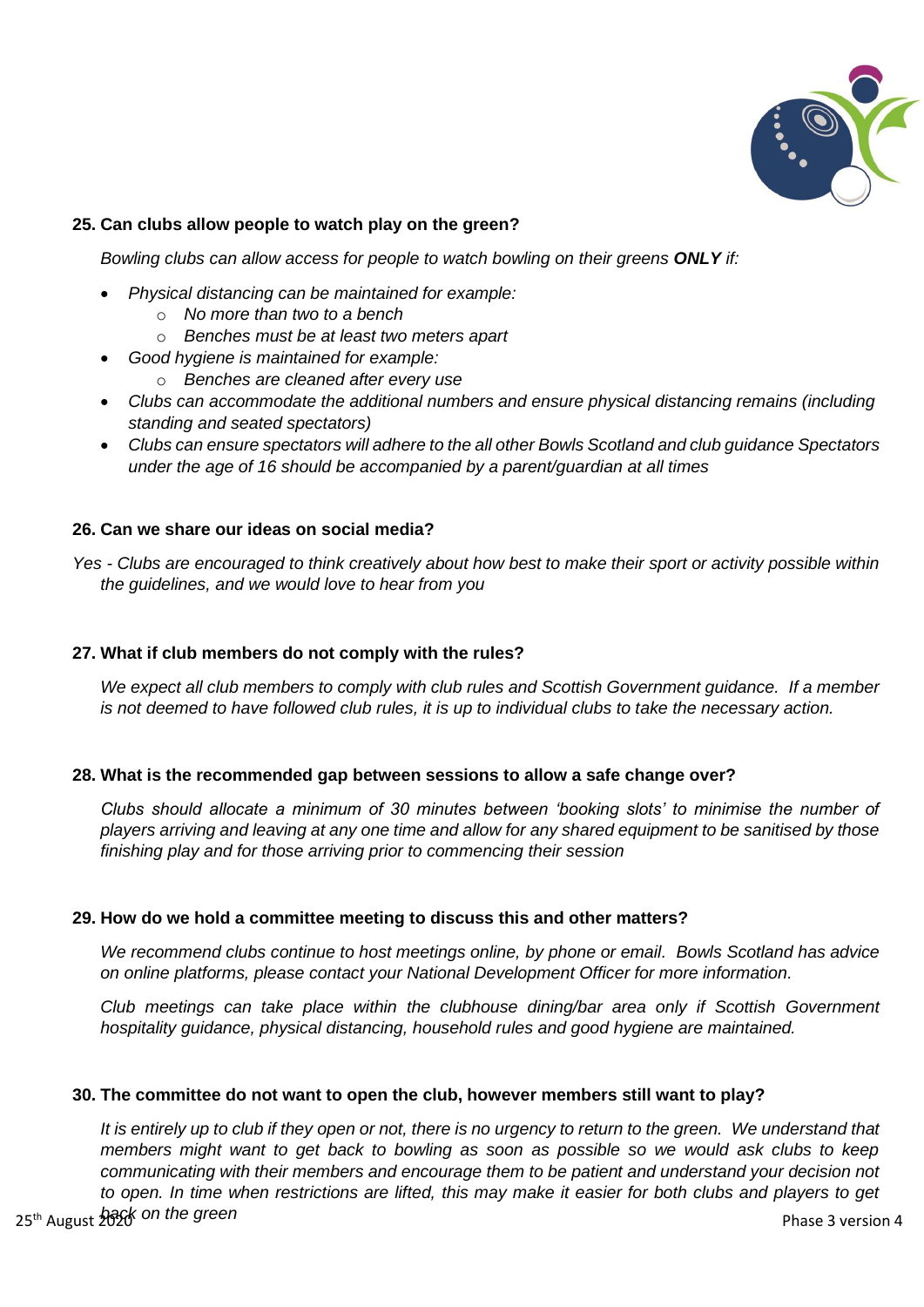

# 31. Our club has only one entry and exit how can we structure how people access/leave the

*Clubs should look at the template on Green Layout which outlines additional support in this area. Clubs should consider how to support any player with mobility issues*

## **32. Can benches and bins be used around the green?**

*Benches are permitted for the following reasons ONLY:*

- *Players changing shoes*
- *Players preparing or finishing play*
- *Spectators*
- *As part of offering an outdoor bar service*

*Benches should only be used if good hygiene and physical distancing can be maintained.*

*Bins may be provided but should be regularly checked, cleaned/sanitised, emptied and disposed of using appropriate personal protective equipment.*

# **33. Will first aid cover be available at the club?**

*Clubs should risk assess if First Aid is to be provided and is accessible within the club house (this include updating the first aid equipment for COVID-19 and First Aiders have undertaken appropriate additional training).*

*Access to indoor First Aid facilities by players should be limited (for example a club volunteer/staff where possible should administer First Aid outside).*

*Clubs should ensure they have players emergency contact details and inform them of how First Aid is accessed.*

*<https://www.sja.org.uk/get-advice/first-aid-advice/covid-19-advice-for-first-aiders>*

#### **34. Can we use our locker rooms?**

*Yes. From 31st August access to locker rooms/changing rooms and storage areas is permitted for the dropping off and collection of bowling equipment.*

*Showering facilities should be avoided where possible, however they may be made available for participants with disabilities or additional needs* 

*Bowling clubs should ensure participants and visitors wear face coverings in non-playing areas of the facility e.g. locker rooms and storage areas. This is a mandatory requirement.*

*Additional information is available in Number 15 FAQ* 

#### **35. Are we allowed to have potential new members play?**

*It is entirely up to clubs. It is quite feasible that there may be non-members from your local community that wish to use bowls as part of their daily/weekly exercise. If new members want to participate then this may be an opportunity to introduce them to bowls as long as guidelines are followed*